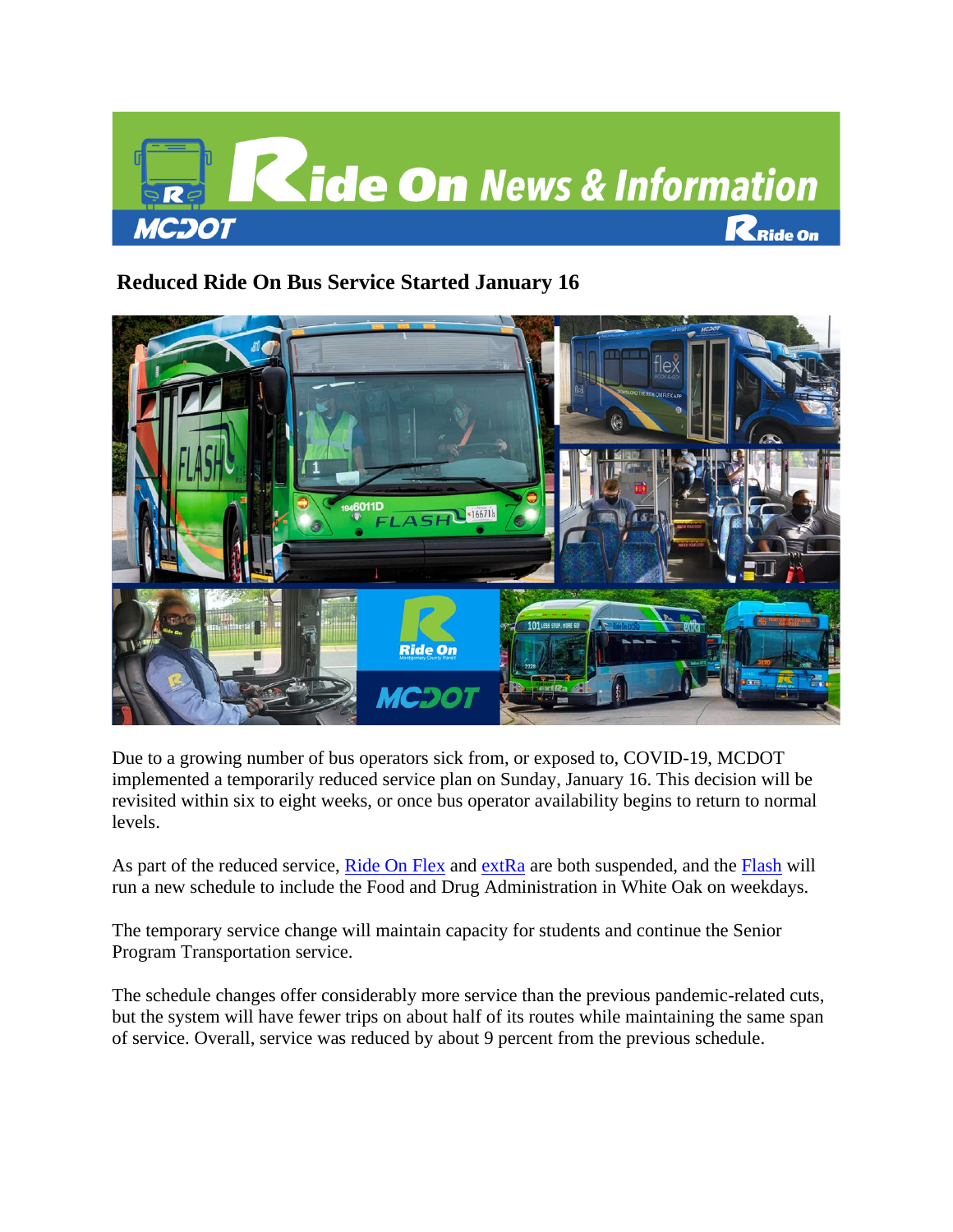"We are doing all we can to ensure consistency within our transit system for our community members who depend on it," said MCDOT Director Chris Conklin. "It is imperative that riders know what to expect. This service change will provide a more reliable service."

The surge in COVID-19 caseloads arrived as transit agencies around the region have been struggling to attract operators. Montgomery County is actively recruiting bus operators. Ride On bus service remains free for all riders until at least July 2. Protective barriers are still in place for drivers. Bus operators have mandated COVID-19 vaccinations or a weekly test process—as do all County employees.

Bus interiors will continue to be cleaned by the County's Department of General Services on a nightly basis with hospital-grade disinfectant. Bus filter and ventilation systems are also treated each night with a disinfectant.

All passengers are required to wear face coverings when traveling by public transportation. Riders must continue wearing the covering for the entire time of their trip. All MCDOT buses have a supply of face coverings for those who cannot provide their own.

New schedules are available [here.](https://gcc02.safelinks.protection.outlook.com/?url=https%3A%2F%2Fwww.montgomerycountymd.gov%2FDOT-Transit%2Fjanuary-16-2022-schedules.html&data=04%7C01%7Ckodichi.nwankwo%40montgomerycountymd.gov%7Cfff4a8161de84ee3a3fb08d9dc5d1d87%7C6e01b1f9b1e54073ac97778069a0ad64%7C0%7C0%7C637783114763050819%7CUnknown%7CTWFpbGZsb3d8eyJWIjoiMC4wLjAwMDAiLCJQIjoiV2luMzIiLCJBTiI6Ik1haWwiLCJXVCI6Mn0%3D%7C3000&sdata=Vyr9LB1wHJSk32zBSUL1fVjLoc7nd%2BxSSQzeCnwZeBE%3D&reserved=0) For more information, please visit [rideonbus.com.](https://gcc02.safelinks.protection.outlook.com/?url=https%3A%2F%2Fwww.montgomerycountymd.gov%2Fdot-transit%2Findex.html&data=04%7C01%7Ckodichi.nwankwo%40montgomerycountymd.gov%7Cfff4a8161de84ee3a3fb08d9dc5d1d87%7C6e01b1f9b1e54073ac97778069a0ad64%7C0%7C0%7C637783114763050819%7CUnknown%7CTWFpbGZsb3d8eyJWIjoiMC4wLjAwMDAiLCJQIjoiV2luMzIiLCJBTiI6Ik1haWwiLCJXVCI6Mn0%3D%7C3000&sdata=vWvYYDKty%2Bc%2BikaBGJPY2KoEMoTgHHWYY%2BsJPYDznUU%3D&reserved=0)

### **WMATA Reopens Rockville and Shady Grove Metro Stations**



The Shady Grove and Rockville Metrorail stations reopened on Sunday, January 16, after a fourmonth long shutdown for the Rockville Canopy Replacement Project. The closure allowed Metro to safely demolish the old canopy at the Rockville Station and build a new steel canopy structure.

Riders at the Rockville Station will benefit from several user experience improvements on the station's platform including brighter, more efficient LED lights, upgraded speakers and new digital passenger information screens. At the Shady Grove Station, the platform canopy, roof, and escalators have been repaired. Both stations also will have new, upgraded faregates to make accessing transit easier as part of Metro's system-wide initiative to modernize fare equipment to be faster and more reliable.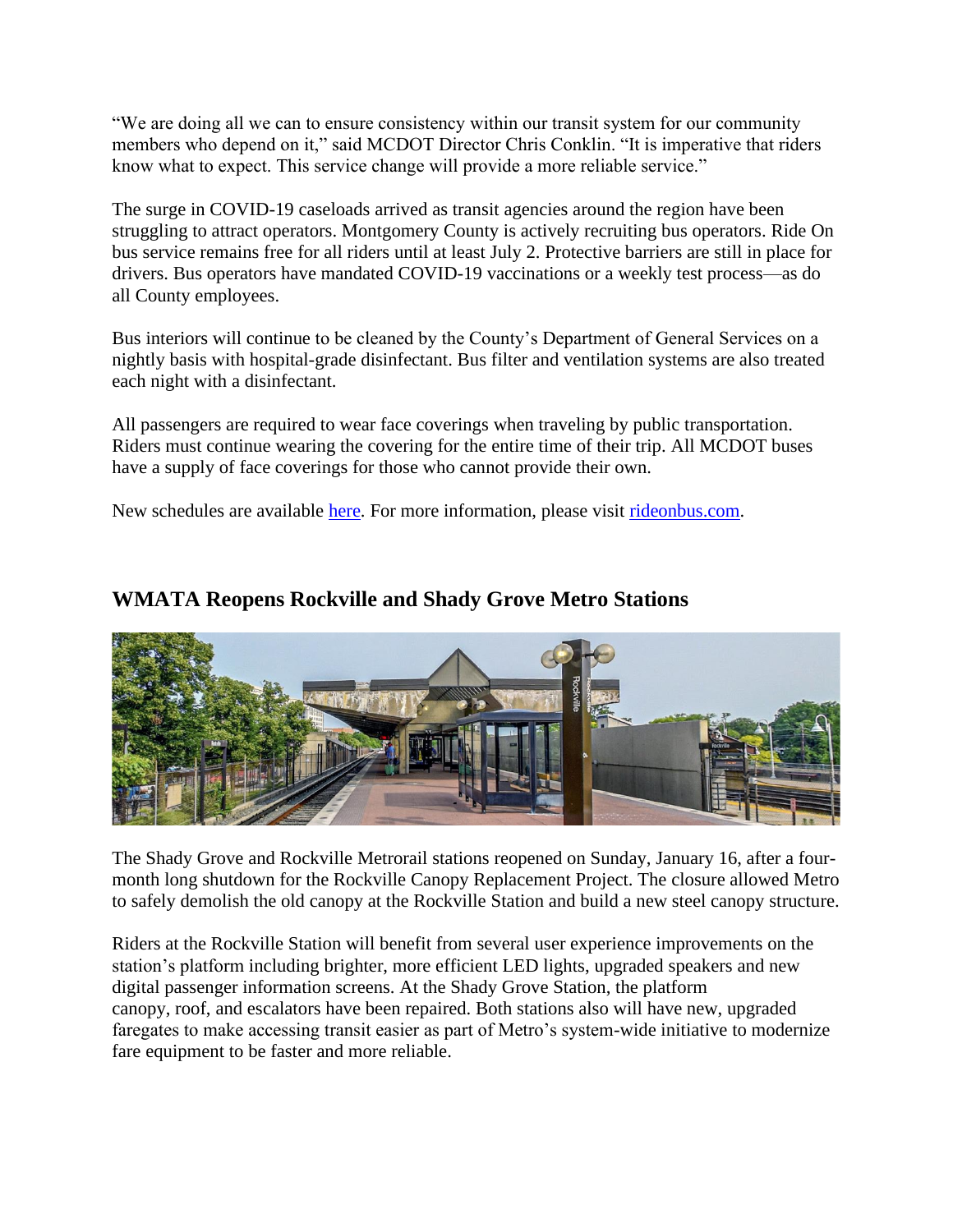While the new canopy at Rockville Station provides cover for customers, it remains temporarily unfinished while Metro determines the best type of exterior panels needed to complete the project. Metro and its contractor are working to develop a permanent solution and will communicate details when available. Customers can expect some continuing construction activities on customer experience improvements. All additional work will be completed safely, while the stations remain open.

Temporary bus stops in the west side Kiss & Ride lot will stay in operation until February. The Park & Ride Lot at the Rockville Station is fully repaved to provide customers with safer and more accessible parking. However, some ongoing parking closures will remain in effect as Metro completes improvements and restores the parking facilities at both stations over the coming weeks.

## **Feature Interview with Ride On Nicholson Depot Chief - James Ryan**

#### **Please explain your role and its direct impact on Ride On operations.**

Currently I am doing two jobs, I am the Depot Chief at the Nicholson Court Depot and I am the Acting Chief at Safety, Training, and Security. As a Depot Chief, I support the bus operators and the supervisors to keep our services running to meet our customer's needs. The impact of my role with Ride On is due to the hard work of our operators, supervisors, communications leaders, and coordinators. They are the people who take the finished product and make the operation work. I make sure I am available for them when they need me to be available. I think it is extremely important to be available for your staff to discuss work related things but more importantly personal things that may be impacting their work. I have received some great ideas from the bus operators during some of the conversations I have had with them that we have implemented.



At Safety, Training, and Security, my role is different. We are fortunate to have a highly skilled group of trainers and mangers there to train our new operators and support our current operators with any additional training and support they may need. Just like in the depot, I make myself available to them to make sure they have everything they need to do their jobs successfully. At the end of the day, the impact I have on the depot or at Safety & training is a direct result of everyone's dedication and hard work.

**Many organizations were forced to close or suspend operations due to the pandemic, but Ride On never shut down operations. What role did you and your team play to ensure that Ride On continued its services?**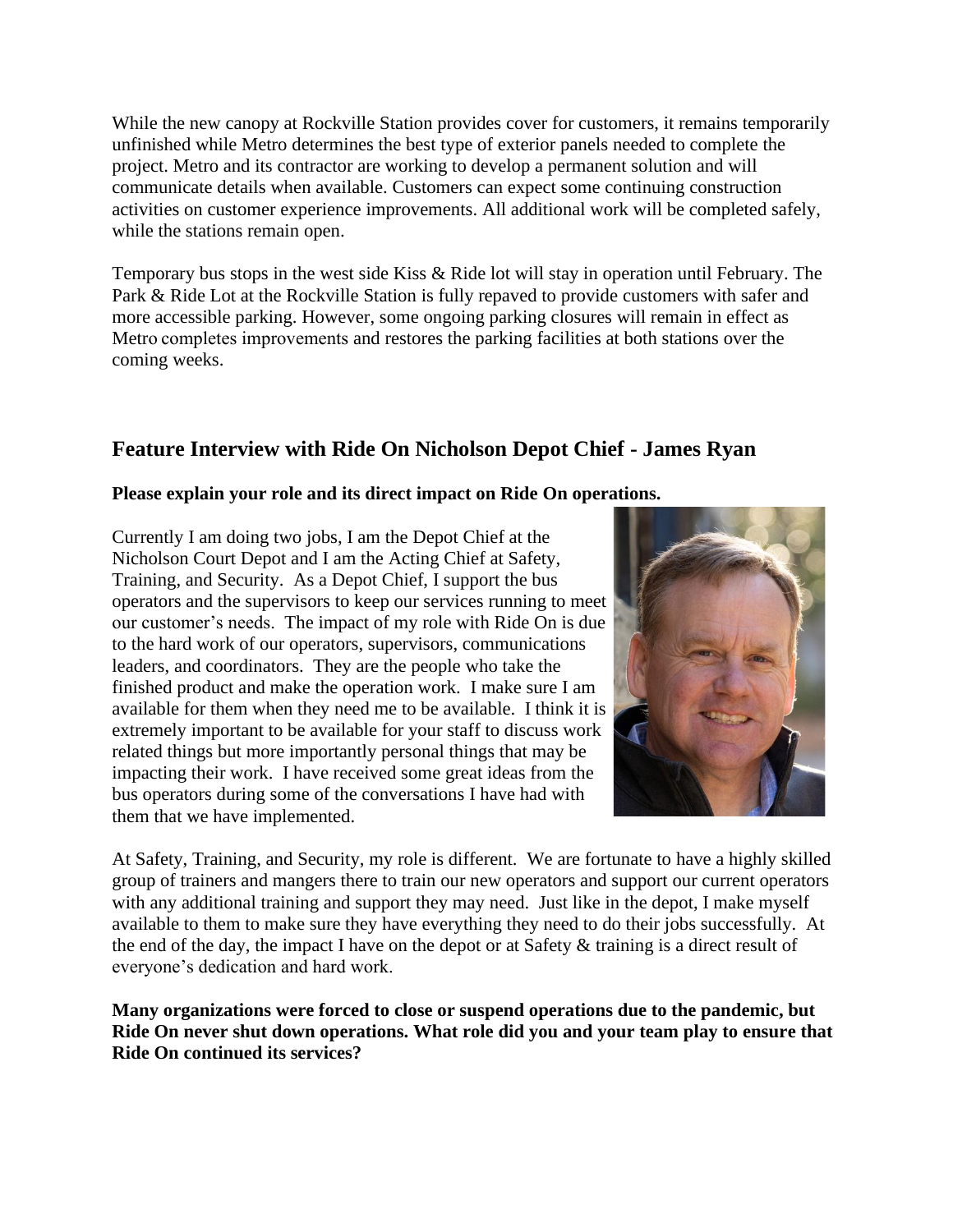I remember a very early morning in April of 2020 when the CAO and the Director came to the Nicholson Court Depot to meet with Dan, Mike, Allan, Andre, and me. It was dark and a bit chilly and there was a sense of unease among us. We were a few weeks into the pandemic and none of us knew what the future held. Schools were closed and nobody really knew what was going to happen next, but we knew we had to keep the buses moving to be there for our passengers, seeing that many of them are frontline workers and needed to get to their jobs.

The Director asked how we are managing and what we are doing to keep the service going? We all explained how we are managing things at our specific depot differently because all the depots are different. The new procedures that we put into place; limiting the number of people in the depot, rotating schedules, setting up folders outside for paperwork, enhanced cleaning of the buses, rear door boarding, and supplying masks for our passengers really kept the impact of the virus out of the depots allowing us to operate as best we could. It took a lot of sacrifices from a lot of people to make it work and those sacrifices continue almost two years later. I am really proud of our operators and staff for all that they have done during that time. Their dedication really made the difference.

#### **The COVID-19 pandemic led many organizations to reevaluate their services and operational protocols. Has that been the case for Nicholson Depot and the Safety and Training teams? If so, how?**

I think the pandemic has caused us all to evaluate many aspects of our lives, not just at work. We put in some strict procedures to ensure the safety of our employees and passengers. We implemented testing in the depot as well as hosting vaccine clinics for the employees and their families. We switched our operator meetings, open doors, and staff meetings to virtual meetings, and even conducted our picks without any operators coming into the building and pick packets are now issued via email.

At Safety & Training we changed the size of the classes and limited how many trainees are on a bus at a time. If we do have a larger class, and we did, we utilized the large meeting rooms at the Gaithersburg depot and that worked out really well. It also gave the trainees a good look at how the depot runs their operation. We also ran three classes at the same time, but each started on a different day/date, so we were able to increase the number of new operators using the same timeframe.

### **Ride On recently announced a new service change with a reduced service. What factors contributed to this and what percentage of service was reduced?**

One word, Omicron.

It seems just as we were reading about this new variant and trying to understand it and the potential impact it would have on our operation, we were hit by it and hit hard. In a matter of days, this highly contagious variant did not spare Ride On, we were hit hard by the number of operators who tested positive for it. Fortunately, our testing at the depot made it very easy for everyone to get tested and that helped us identify those who needed to stay home very quickly. The good news is that they all bounced back quickly and hopefully any impact causing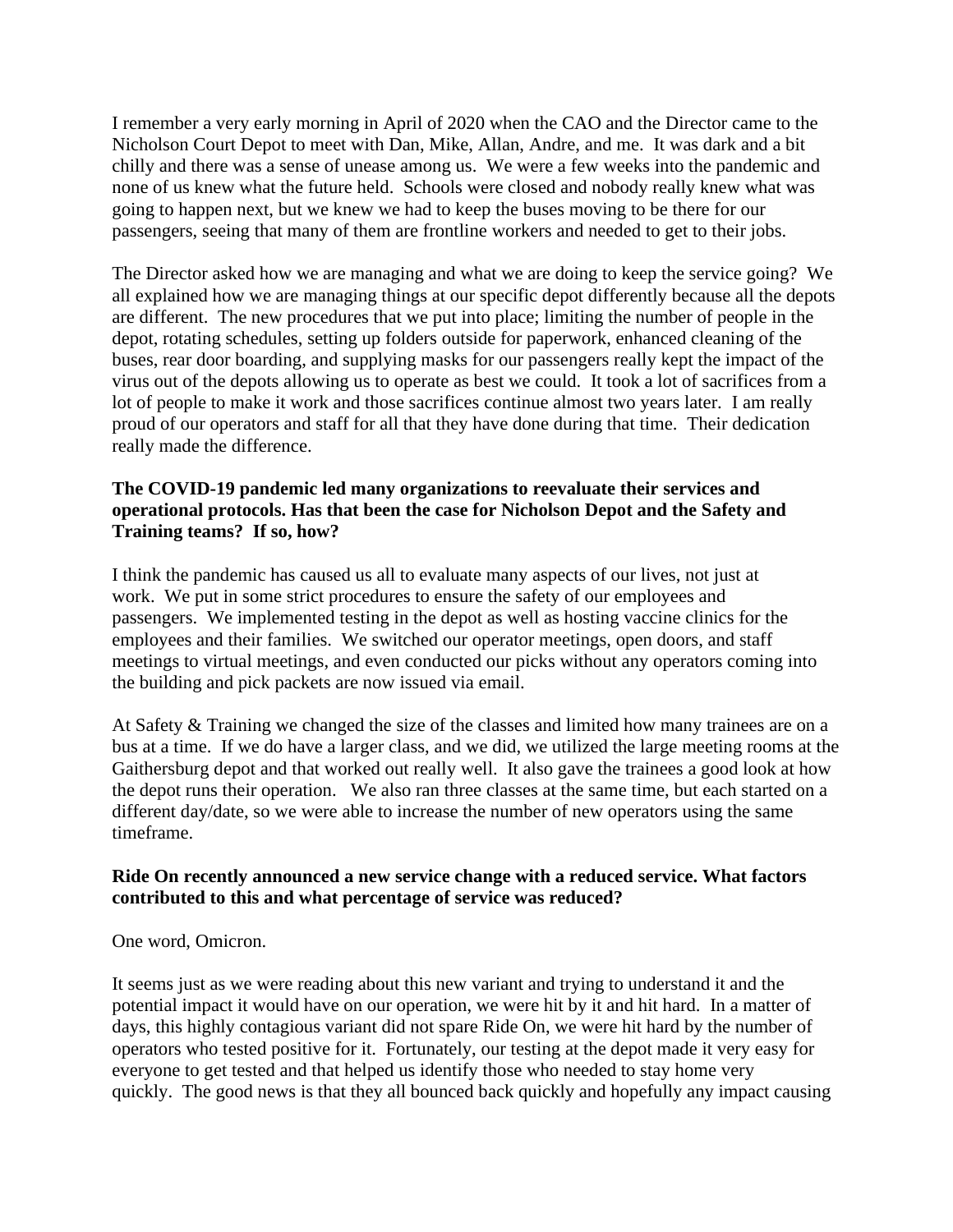the reduced service will be short lived. I believe we reduced service by 9% to adjust for the Omicron impact.

#### **What efforts are being made to hire more bus operators?**

We all know that most businesses are being impacted by the virus and hiring new employees is becoming more and more competitive each day. We are looking to be more creative in how we recruit operators. We currently have a contest between the depots to see who can refer the most applicants, we are placing 100 bus ads on our buses that feature our bus operators, we are in the process of redoing our website and are creating new marketing materials to strengthen the recruiting effort.

### **We are Hiring Bus Operators**



MCDOT is currently recruiting full time and substitute bus operators to fill positions in all three depots – Silver Spring, Kensington, and Gaithersburg. Experience is not necessary and applicants without CDL licenses are encouraged to apply. We offer paid commercial driver's license training, great benefit packages and opportunities for advancement.

Transportation is one of the County's most important resources. MCDOT's Ride On bus service achieves an essential mission of the County by connecting people, communities, workplaces, educational institutions, and many other essential destinations. MCDOT owns and operates nearly 400 buses.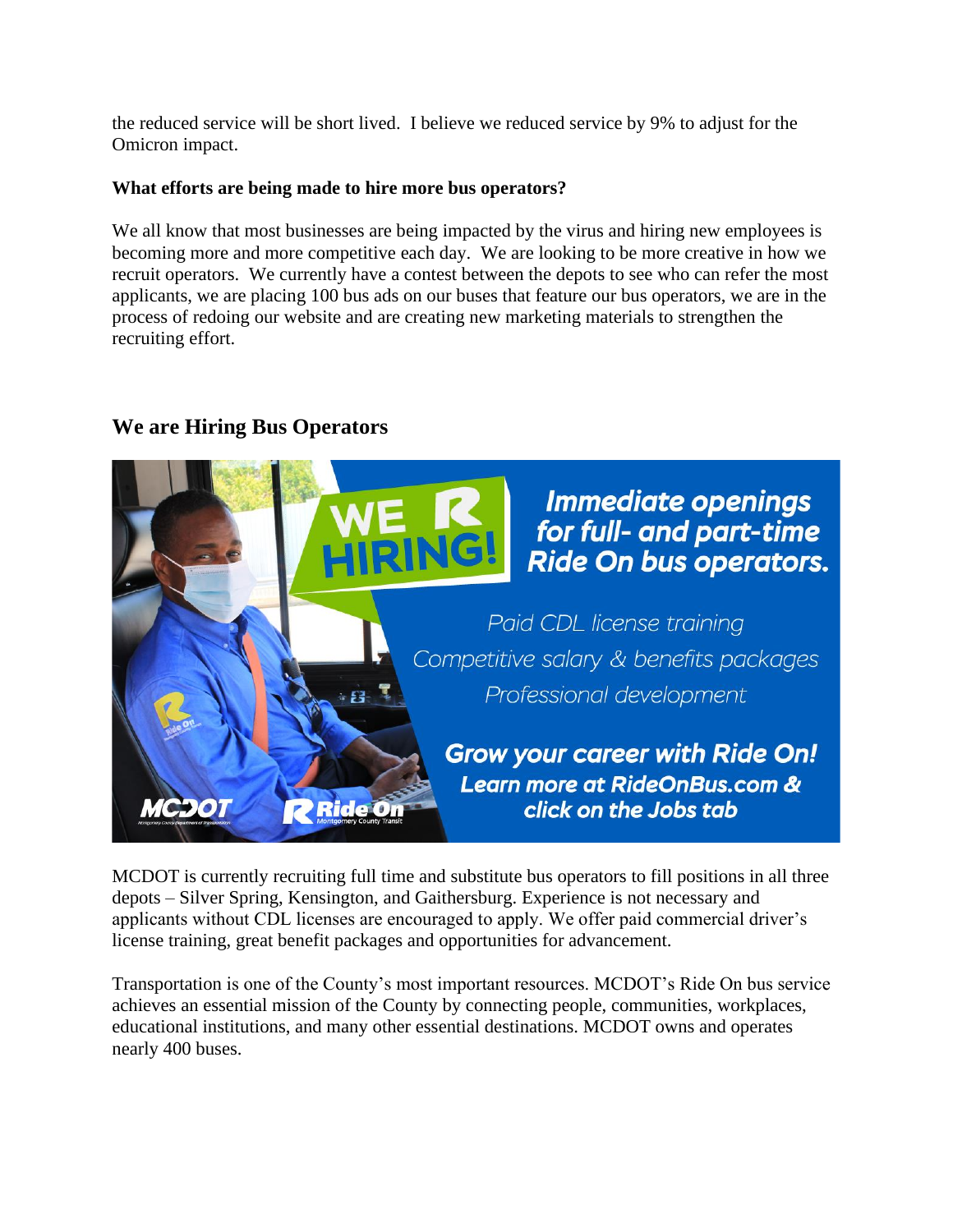Looking for a meaningful career in public service? Consider being a bus operator. Our bus operators play an integral part in the communities they serve, even before the pandemic. They are committed to safety, customer service and a genuine care for the community. Does this sound like you? Then we want to hear from you.

Applicants must be 21 and over to [apply.](https://gcc02.safelinks.protection.outlook.com/?url=https%3A%2F%2Fex12.montgomerycountymd.gov%2Fojn1%2Fijn1%2FOA_HTML%2FOA.jsp%3Fpage%3D%2Foracle%2Fapps%2Firc%2FcandidateSelfService%2Fwebui%2FVisVacDispPG%26OAHP%3DIRC_EXT_SITE_VISITOR_APPL%26OASF%3DIRC_VIS_VAC_DISPLAY%26akRegionApplicationId%3D821%26transactionid%3D1485306945%26retainAM%3DN%26addBreadCrumb%3DRP%26p_svid%3D53044%26p_spid%3D2513615%26oapc%3D6%26oas%3D_UH2OPuG62ly3C9azmcyDg..&data=04%7C01%7Ckodichi.nwankwo%40montgomerycountymd.gov%7Cfff4a8161de84ee3a3fb08d9dc5d1d87%7C6e01b1f9b1e54073ac97778069a0ad64%7C0%7C0%7C637783114763050819%7CUnknown%7CTWFpbGZsb3d8eyJWIjoiMC4wLjAwMDAiLCJQIjoiV2luMzIiLCJBTiI6Ik1haWwiLCJXVCI6Mn0%3D%7C3000&sdata=J06Rf7jS012o3TWsAvAwthuL%2BTUlAhKDjSiQIiaP%2BfM%3D&reserved=0) Learn more at [rideonbus.com/jobs.](https://gcc02.safelinks.protection.outlook.com/?url=https%3A%2F%2Fwww.montgomerycountymd.gov%2Fdot-transit%2Fjobs.html&data=04%7C01%7Ckodichi.nwankwo%40montgomerycountymd.gov%7Cfff4a8161de84ee3a3fb08d9dc5d1d87%7C6e01b1f9b1e54073ac97778069a0ad64%7C0%7C0%7C637783114763050819%7CUnknown%7CTWFpbGZsb3d8eyJWIjoiMC4wLjAwMDAiLCJQIjoiV2luMzIiLCJBTiI6Ik1haWwiLCJXVCI6Mn0%3D%7C3000&sdata=yH7D1uC4E%2Fqmh38Nt35BPGbyKYm71wNDsqpgkCtL3BY%3D&reserved=0)

## **Meet our Bus Operators**

### **Alexander Folgar, Ride On bus operator**

#### **How long have you been working for MCDOT?**

I was young when I first started. Initially, I wanted to be here for 2 to 3 years, but here I am 20 years later and still having a great time. It is not just a job to me. It is a career and I look forward to my 40<sup>th</sup> year with MCDOT.

#### **What advice would you give future operators?**

Try to be laid back and don't take things personally, especially when people are having a bad day. It is always a pleasure serving the customers. I try to make the best out of every situation.

### **What do you like about working for MCDOT?**

I like the sense of security, the great benefits, opportunity of advancements and the activities. I placed 7th place in the International Rodeo in 2015.

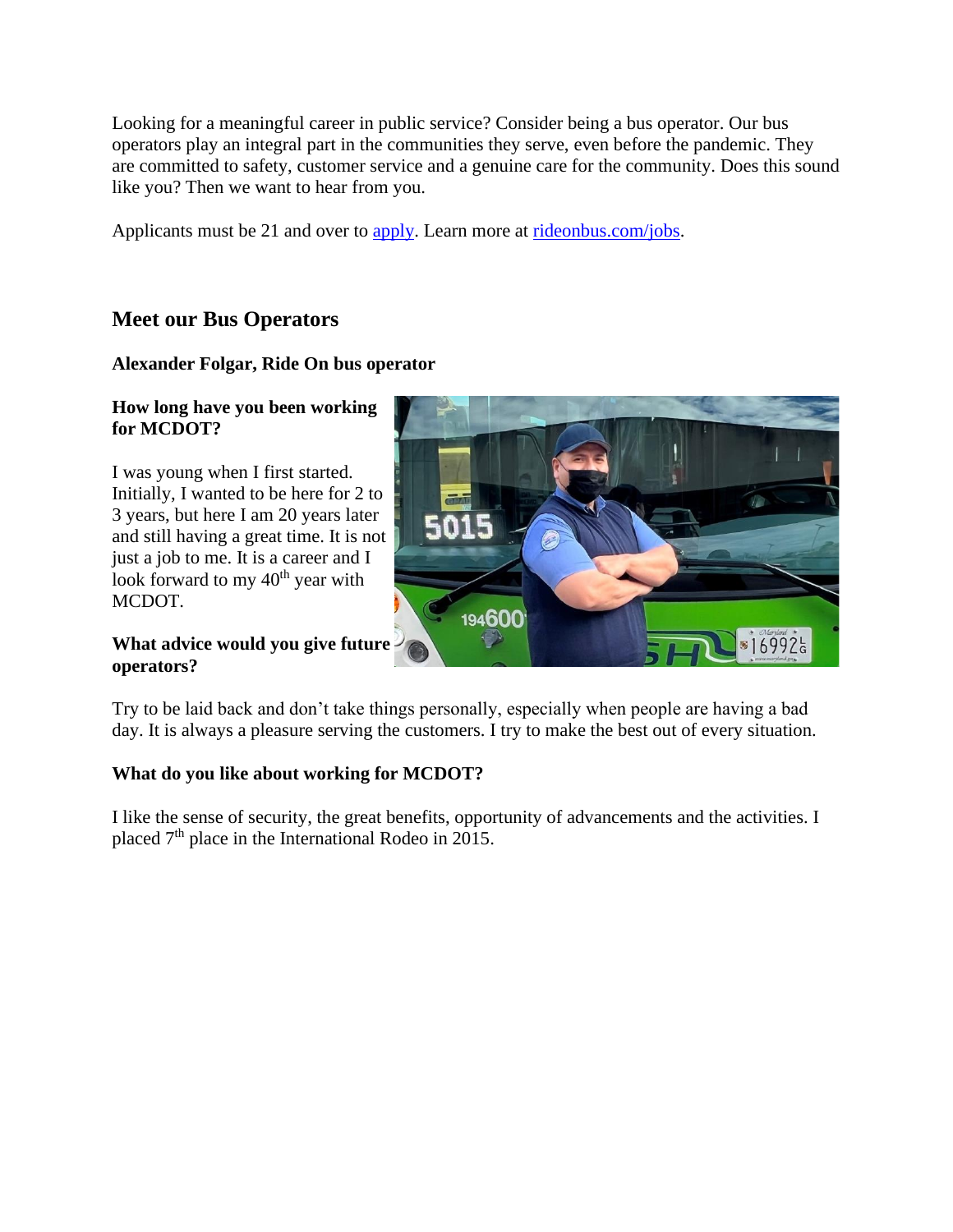**Noemy Bonilla, Ride On bus operator**



### **How long have you been with MCDOT?**

I have been here for 7 years. My husband encouraged me to apply and at first, I didn't think I had a chance and here I am 7 years later.

### **Since you didn't have operator experience, where you intimidated by the job requirement?**

I was not intimidated at all. You never know what your body and mind can do to overcome fears. Just give yourself a try.

**What do you like about working for MCDOT?**

I like how supportive MCDOT has been for women in the workforce. I also enjoy the great benefits, great pay, and opportunities for advancement. I look forward to my next opportunity when the time is right.



# **New Dedicated Bus Lanes Introduced Around Germantown Transit Center**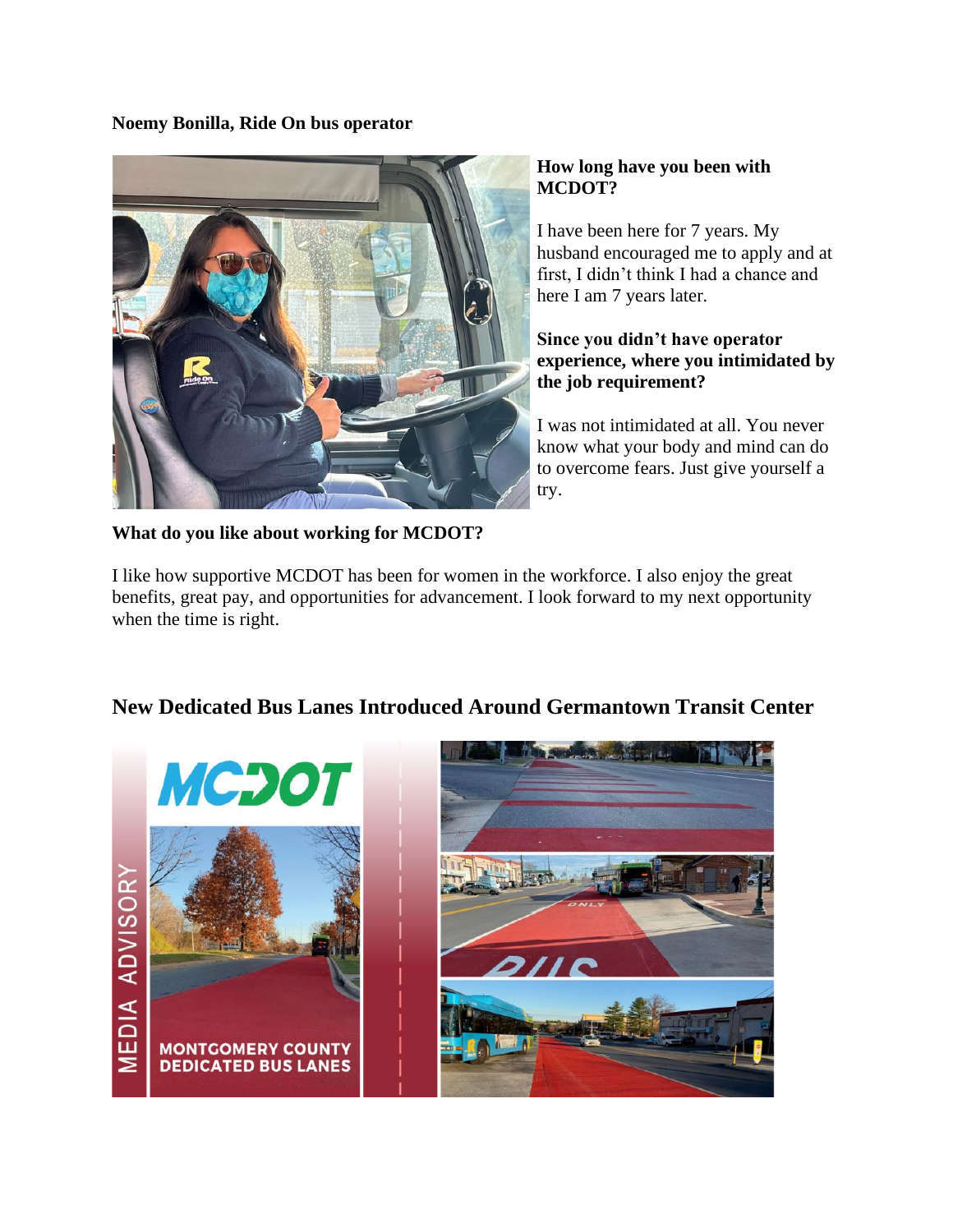MCDOT introduced the newly painted dedicated bus lanes around the Germantown Transit Center less than two months ago. The lanes, which were painted red, are located on Crystal Rock Drive, Century Boulevard, and Aircraft Drive, and allow buses to easily access the transit center. Red pavement markings are a proven tool to improve compliance with bus lanes and increase bus speeds. Red bus lanes installed in Washington, D.C., Baltimore, New York, Chicago, San Diego County and elsewhere have improved bus operations.

A special paint that includes glass particles is used to create a high-friction surface. The glass also helps filter out UV rays, adding to the longevity of color. The Germantown Transit Center has six bus bays serving eight routes. More than 1,900 people board buses at the bus transit center each day. The center had an average of 2,700 people boarding prior to the start of the COVID-19 health crisis.

This is the debut project in the [Bus Priority Program,](https://apps.montgomerycountymd.gov/BASISCAPITAL/Common/Project.aspx?ID=P502204&CID=3&SCID=12) which provides for targeted and quickly implementable improvements that make buses faster and more reliable. Residents are encouraged to engage with MCDOT to help shape future public transportation projects, such as [Flash Bus Service](https://www.montgomerycountymd.gov/dot-transit/flash/) and the [Ride On Reimagined](https://www.montgomerycountymd.gov/DOT-Transit/reimagined/) study.

## **Ride On Bus Routes Connect You to County Hospitals**

Accessibility to the hospital is important, especially during these times and Ride On is here to help get you there. Ride On has several routes connecting you from Transit Centers and Metro stations to the following hospitals:

Holy Cross Silver Spring (1500 Forest Glen Rd, Silver Spring): Ride On [Route 8](https://gcc02.safelinks.protection.outlook.com/?url=https%3A%2F%2Fwww.montgomerycountymd.gov%2FDOT-Transit%2Froutesandschedules%2Fallroutes%2Froute008.html&data=04%7C01%7Ckodichi.nwankwo%40montgomerycountymd.gov%7Cfff4a8161de84ee3a3fb08d9dc5d1d87%7C6e01b1f9b1e54073ac97778069a0ad64%7C0%7C0%7C637783114763050819%7CUnknown%7CTWFpbGZsb3d8eyJWIjoiMC4wLjAwMDAiLCJQIjoiV2luMzIiLCJBTiI6Ik1haWwiLCJXVCI6Mn0%3D%7C3000&sdata=vWwvLU28b9s92ArCmFSRX%2Bxq1iW4O0qymBB5VPPABUk%3D&reserved=0) (buses coming East from Forest Glen Metro Station only) between Wheaton and Silver Spring Transit Center.



Sibley Memorial Hospital (5255 Loughboro Rd,

NW Washington): Ride On [Route 23](https://gcc02.safelinks.protection.outlook.com/?url=https%3A%2F%2Fwww.montgomerycountymd.gov%2FDOT-Transit%2Froutesandschedules%2Fallroutes%2Froute023.html&data=04%7C01%7Ckodichi.nwankwo%40montgomerycountymd.gov%7Cfff4a8161de84ee3a3fb08d9dc5d1d87%7C6e01b1f9b1e54073ac97778069a0ad64%7C0%7C0%7C637783114763050819%7CUnknown%7CTWFpbGZsb3d8eyJWIjoiMC4wLjAwMDAiLCJQIjoiV2luMzIiLCJBTiI6Ik1haWwiLCJXVCI6Mn0%3D%7C3000&sdata=Kb5p9PAaLr%2F4OurTwPkWvKcWmbZQZThZxLXm3k9p6Qg%3D&reserved=0) between Friendship Heights Metro Station and Sibley Memorial Hospital.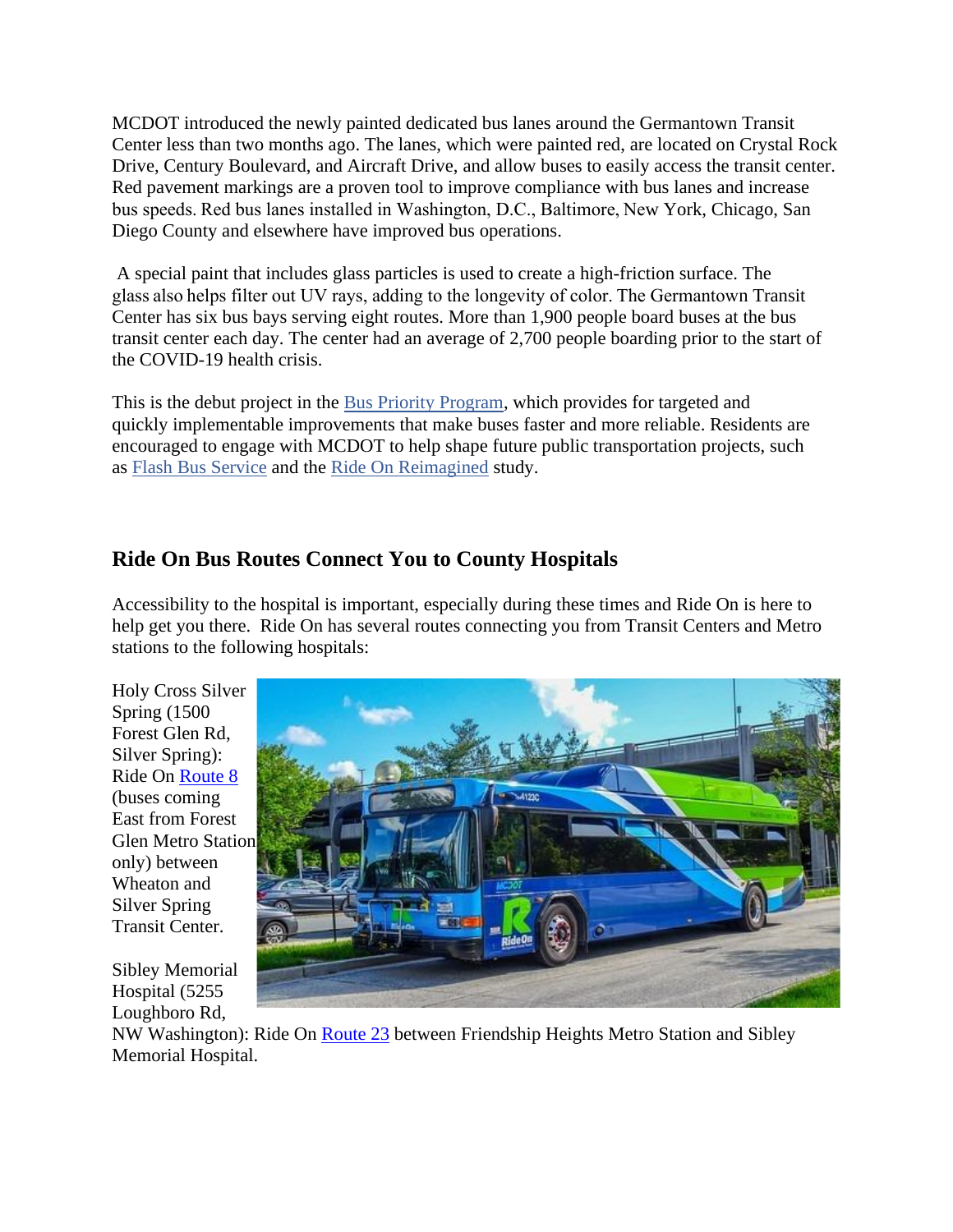Montgomery General Hospital (18101 Prince Phillip Dr, Olney): Ride On [Route 52](https://gcc02.safelinks.protection.outlook.com/?url=https%3A%2F%2Fwww.montgomerycountymd.gov%2FDOT-Transit%2Froutesandschedules%2Fallroutes%2Froute052.html&data=04%7C01%7Ckodichi.nwankwo%40montgomerycountymd.gov%7Cfff4a8161de84ee3a3fb08d9dc5d1d87%7C6e01b1f9b1e54073ac97778069a0ad64%7C0%7C0%7C637783114763050819%7CUnknown%7CTWFpbGZsb3d8eyJWIjoiMC4wLjAwMDAiLCJQIjoiV2luMzIiLCJBTiI6Ik1haWwiLCJXVCI6Mn0%3D%7C3000&sdata=khokbScZGx4x%2BGzvWCP%2FstHqAEoLW4V0uxiHTEoIzoM%3D&reserved=0) between Montgomery General Hospital and Rockville Metro station.

Shady Grove Adventist Hospital (9901 Medical Center Dr, Rockville): Ride On [Route 56](https://gcc02.safelinks.protection.outlook.com/?url=https%3A%2F%2Fwww.montgomerycountymd.gov%2FDOT-Transit%2Froutesandschedules%2Fallroutes%2Froute056.html&data=04%7C01%7Ckodichi.nwankwo%40montgomerycountymd.gov%7Cfff4a8161de84ee3a3fb08d9dc5d1d87%7C6e01b1f9b1e54073ac97778069a0ad64%7C0%7C0%7C637783114763050819%7CUnknown%7CTWFpbGZsb3d8eyJWIjoiMC4wLjAwMDAiLCJQIjoiV2luMzIiLCJBTiI6Ik1haWwiLCJXVCI6Mn0%3D%7C3000&sdata=PZk%2F5SC1ge03JACI7VoplsGNhzoIjcEHLUIcKzeWocc%3D&reserved=0) between Lakeforest Transit Center and Rockville, Route 43 between Shady Grove and Traville Transit Center.

Suburban Hospital (8600 Old Georgetown Rd, Bethesda): Ride On [Route 70](https://gcc02.safelinks.protection.outlook.com/?url=https%3A%2F%2Fwww.montgomerycountymd.gov%2FDOT-Transit%2Froutesandschedules%2Fallroutes%2Froute070.html&data=04%7C01%7Ckodichi.nwankwo%40montgomerycountymd.gov%7Cfff4a8161de84ee3a3fb08d9dc5d1d87%7C6e01b1f9b1e54073ac97778069a0ad64%7C0%7C0%7C637783114763050819%7CUnknown%7CTWFpbGZsb3d8eyJWIjoiMC4wLjAwMDAiLCJQIjoiV2luMzIiLCJBTiI6Ik1haWwiLCJXVCI6Mn0%3D%7C3000&sdata=s3FAdjeLVF3TIfByGQG1bB6HBk3Xw0ufvPaSCARNDek%3D&reserved=0) between Germantown Transit Center and Bethesda Metro Station.

Walter Reed National Military Medical Center (8901 Rockville Pike, Bethesda): Ride On [Route](https://gcc02.safelinks.protection.outlook.com/?url=https%3A%2F%2Fwww.montgomerycountymd.gov%2FDOT-Transit%2Froutesandschedules%2Fallroutes%2Froute070.html&data=04%7C01%7Ckodichi.nwankwo%40montgomerycountymd.gov%7Cfff4a8161de84ee3a3fb08d9dc5d1d87%7C6e01b1f9b1e54073ac97778069a0ad64%7C0%7C0%7C637783114763050819%7CUnknown%7CTWFpbGZsb3d8eyJWIjoiMC4wLjAwMDAiLCJQIjoiV2luMzIiLCJBTiI6Ik1haWwiLCJXVCI6Mn0%3D%7C3000&sdata=s3FAdjeLVF3TIfByGQG1bB6HBk3Xw0ufvPaSCARNDek%3D&reserved=0)  [70](https://gcc02.safelinks.protection.outlook.com/?url=https%3A%2F%2Fwww.montgomerycountymd.gov%2FDOT-Transit%2Froutesandschedules%2Fallroutes%2Froute070.html&data=04%7C01%7Ckodichi.nwankwo%40montgomerycountymd.gov%7Cfff4a8161de84ee3a3fb08d9dc5d1d87%7C6e01b1f9b1e54073ac97778069a0ad64%7C0%7C0%7C637783114763050819%7CUnknown%7CTWFpbGZsb3d8eyJWIjoiMC4wLjAwMDAiLCJQIjoiV2luMzIiLCJBTiI6Ik1haWwiLCJXVCI6Mn0%3D%7C3000&sdata=s3FAdjeLVF3TIfByGQG1bB6HBk3Xw0ufvPaSCARNDek%3D&reserved=0) between Germantown and Bethesda Metro Station and Route 46 between Rockville and Medical Center Metro stations.

Holy Cross Germantown Hospital (19801 Observation Dr, Germantown): Ride On [Route 83](https://gcc02.safelinks.protection.outlook.com/?url=https%3A%2F%2Fwww.montgomerycountymd.gov%2FDOT-Transit%2Froutesandschedules%2Fallroutes%2Froute083.html&data=04%7C01%7Ckodichi.nwankwo%40montgomerycountymd.gov%7Cfff4a8161de84ee3a3fb08d9dc5d1d87%7C6e01b1f9b1e54073ac97778069a0ad64%7C0%7C0%7C637783114763050819%7CUnknown%7CTWFpbGZsb3d8eyJWIjoiMC4wLjAwMDAiLCJQIjoiV2luMzIiLCJBTiI6Ik1haWwiLCJXVCI6Mn0%3D%7C3000&sdata=hZVC6kwWNf%2FiCwY6S40U9cXhhBeF%2BEzUoEEzGrc%2F8vc%3D&reserved=0) between Holy Cross Germantown and Germantown Transit Center.

The health and safety of our customers continues to be our priority. For more information about our routes and schedules, please visit [rideonbus.com.](https://gcc02.safelinks.protection.outlook.com/?url=https%3A%2F%2Fwww.montgomerycountymd.gov%2Fdot-transit%2Findex.html&data=04%7C01%7Ckodichi.nwankwo%40montgomerycountymd.gov%7Cfff4a8161de84ee3a3fb08d9dc5d1d87%7C6e01b1f9b1e54073ac97778069a0ad64%7C0%7C0%7C637783114763050819%7CUnknown%7CTWFpbGZsb3d8eyJWIjoiMC4wLjAwMDAiLCJQIjoiV2luMzIiLCJBTiI6Ik1haWwiLCJXVCI6Mn0%3D%7C3000&sdata=vWvYYDKty%2Bc%2BikaBGJPY2KoEMoTgHHWYY%2BsJPYDznUU%3D&reserved=0)

### **Celebrating Mrs. Rosa Parks on Transit Equity Day, February 4th**

Transit Equity Day is observed annually on February 4<sup>th,</sup> Mrs. Rosa Parks birthday, to commemorate her life and legacy. Rosa Parks became a key figure in the Civil Rights era when she refused to give up her seat on a segregated Montgomery, Alabama public transit bus and was arrested in 1955. Her actions sparked the Montgomery bus boycott and the U.S. Supreme Court decision declaring segregation on buses unconstitutional. The actions and legacy of Rosa Parks are tied to the concept of transit equity for all.

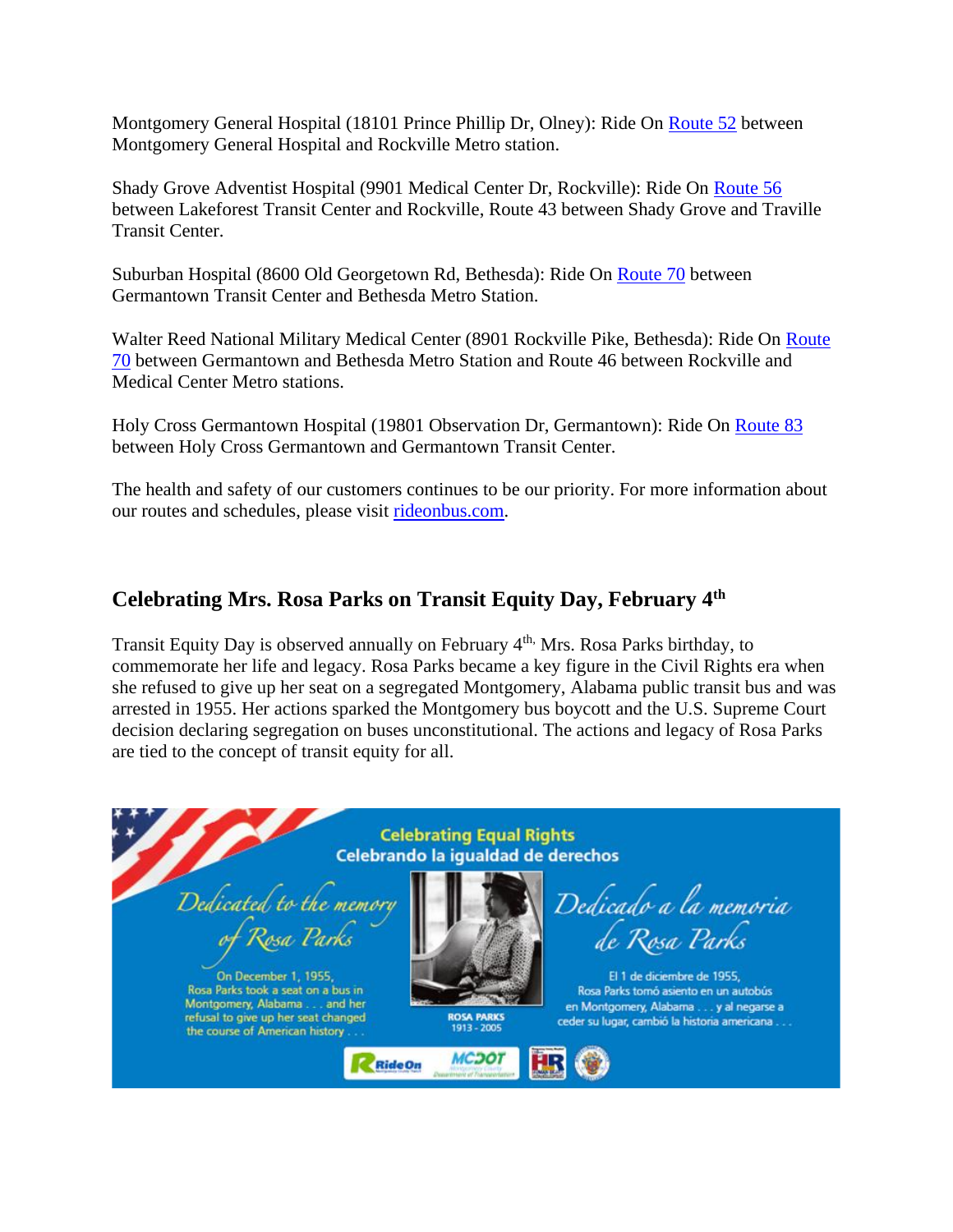In recognition of her history altering bravery, MCDOT posted commemorative bus cards on all buses in December 2020 and 2021. The County Executive also proclaimed December 1, 2021 "Rosa Parks Day". Transit Equity Day began in 2017, when a network of labor unions, community organizations, and environmental groups declared February 4 "Transit Equity Day," a national day of action to commemorate Parks and other civil rights icons, and to advocate for accessible, reliable, and affordable transit powered by renewable energy.

MCDOT is committed to providing equitable transportation for all. Montgomery County is stronger when everyone has access to reliable and affordable transportation. MCDOT continues to connect people to jobs, health care, schools, grocery stores, housing, public services, and more, while eliminating barriers to transit.

"I believe we are here on the planet Earth to live, grow up and do what we can to make this world a better place for all people to enjoy freedom."

- Rosa Parks

#### **Transit and COVID 19**

The COVID 19 pandemic altered the state of work in this country. While teleworking grew dramatically as a response, workers in essential services like healthcare, food and agriculture, emergency services, transportation and transit, residential facilities, and grocery stores, didn't have the option to work from home. Although MCDOT initially reduced our services due to a 78% drop in ridership, we have continued operating throughout the pandemic, ensuring equitable access to employment and wages for many. MCDOT was first in the region to offer free fares, free masks, rear door boarding, and social distanced seating on our buses; all implemented to ensure everyone's safety when using public transportation. MCDOT also implemented numerous internal COVID safety protocols following Center for Disease Control (CDC) guidance, including disinfecting all buses twice per day with a hospital grade anti-viral disinfectant. MCDOT launched a public communications plan in the summer of 2020, and in the fall of 2020, joined the American Public Transportation Association's (APTA) Health and Safety Commitments Program along with over 200 transit agencies. Disseminating common and consistent rider safety information was a critical part of this program.

#### **Transportation and Sustainability**

Equitable transportation in Montgomery County includes investing in clean transportation options and infrastructure. In September 2020, MCDOT launched our first four electric buses and ordered ten more, to reduce greenhouse gases from the transportation sector. The goal is to convert the entire fleet of buses to electric by 2035, thus dramatically reducing our carbon footprint. In September 2021, MCDOT hosted the groundbreaking ceremony for the first in the region Integrated Microgrid and Charging Infrastructure Project for Ride On Electric Bus Fleet at Brookville Smart Energy Bus Depot. This one-of-a-kind project which has been [featured](https://microgridknowledge.com/22-intriguing-microgrid-projects-watch-2022/) on a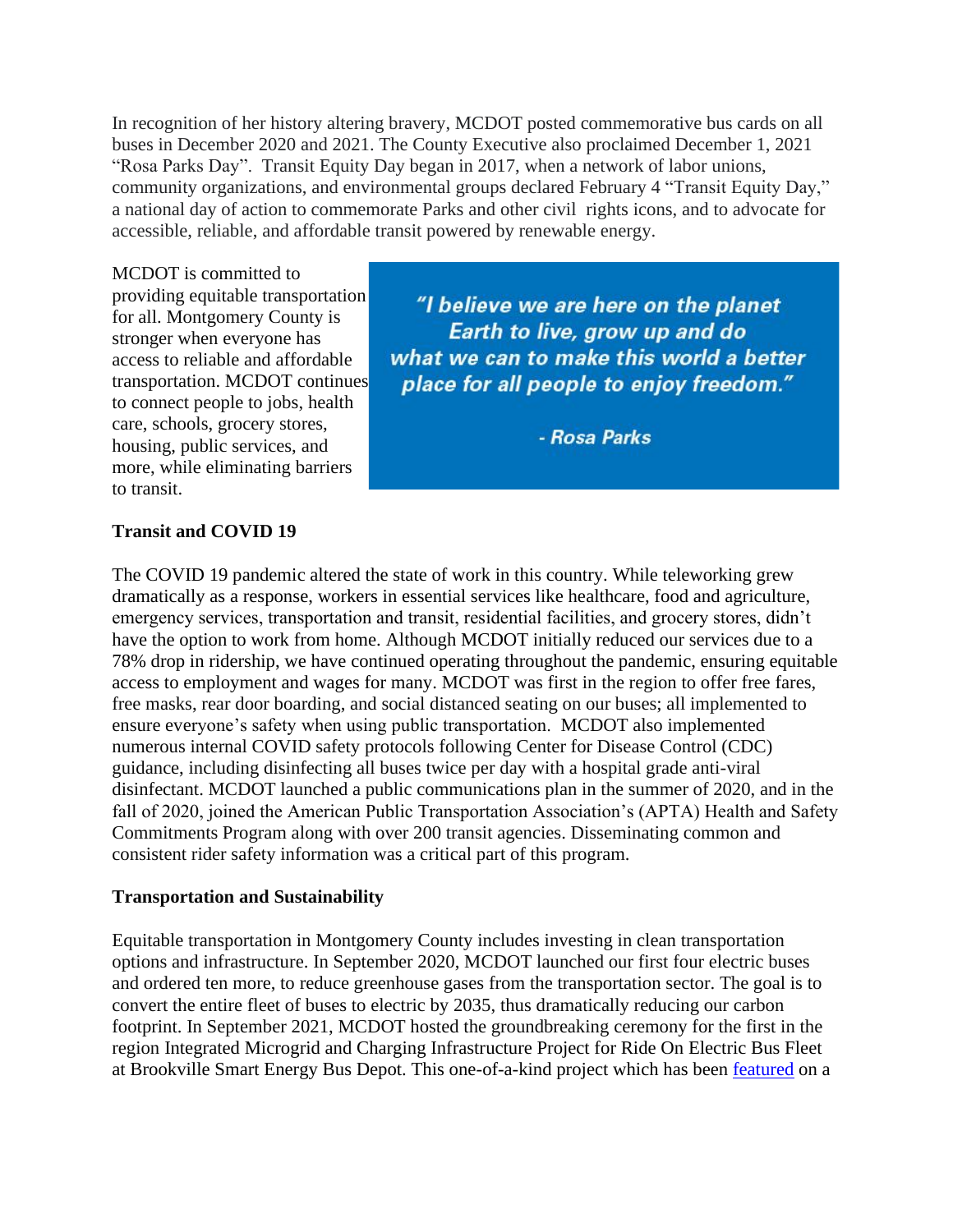global list of intriguing microgrid projects to watch in 2022, is expected to be operational by mid-2022 and will support the first 44 electric buses planned for deployment.

### **Title VI of the Civil Rights Program**

MCDOT works closely with the Maryland Transit Administration to meet its Title VI program requirements which help ensure our public transportation service is provided in a nondiscriminatory manner. Montgomery County assures that no person shall, on the grounds of race, color, or national origin, as provided by Title VI of the Civil Rights Act of 1964 and the Civil Rights Act of 1987, be excluded from the participation in, be denied the benefits of, or be otherwise subjected to discrimination under any program or activity.

## **Ride On Riders Rights and Responsibilities**

As a valued Ride On customer, you have rights as well as responsibilities, to ensure you have an overall great experience while riding with us. As always, we are dedicated to providing a safe and reliable transportation service which meets your needs.

#### **Rider Rights:**

- 1. Ride in a safe and clean vehicle, in good condition
- 2. Be treated with value, respect and dignity while traveling with us
- 3. Be informed about the services available to you, including different language and skills
- 4. Be picked up/dropped off at the scheduled time
- 5. Provided information about route detours and delays
- 6. ADA accessibility for those who need it
- 7. File a complaint if service is not satisfactory

#### **Rider Responsibilities:**

- 1. Be respectful of the staff and fellow passengers on board and while at the stops
- 2. Pay the exact fare (when we return to fare collection)
- 3. Be sure to clean up after yourself while at the bus stops and on board
- 4. Keep your property including service animals under control at all times
- 5. Notify staff of any relevant matter that may affect your care or your fellow passengers

### **Of Note**

**Montgomery County commended for good bus service** - [A report](https://bethesdamagazine.com/bethesda-beat/transit/report-says-montgomery-county-has-good-bus-service-but-region-needs-more-investment/?utm_source=Bethesda+Magazine+%7C+Bethesda+Beat&utm_campaign=f6d59b7477-RSS_BETHESDA+BEAT_WEEKDAY_EMAIL_CAMPAIGN&utm_medium=email&utm_term=0_1bbe9df5d9-f6d59b7477-104441543&mc_cid=f6d59b7477&mc_eid=d750f23e7c) released by a regional coalition of business and smart growth organizations commends Montgomery County for its